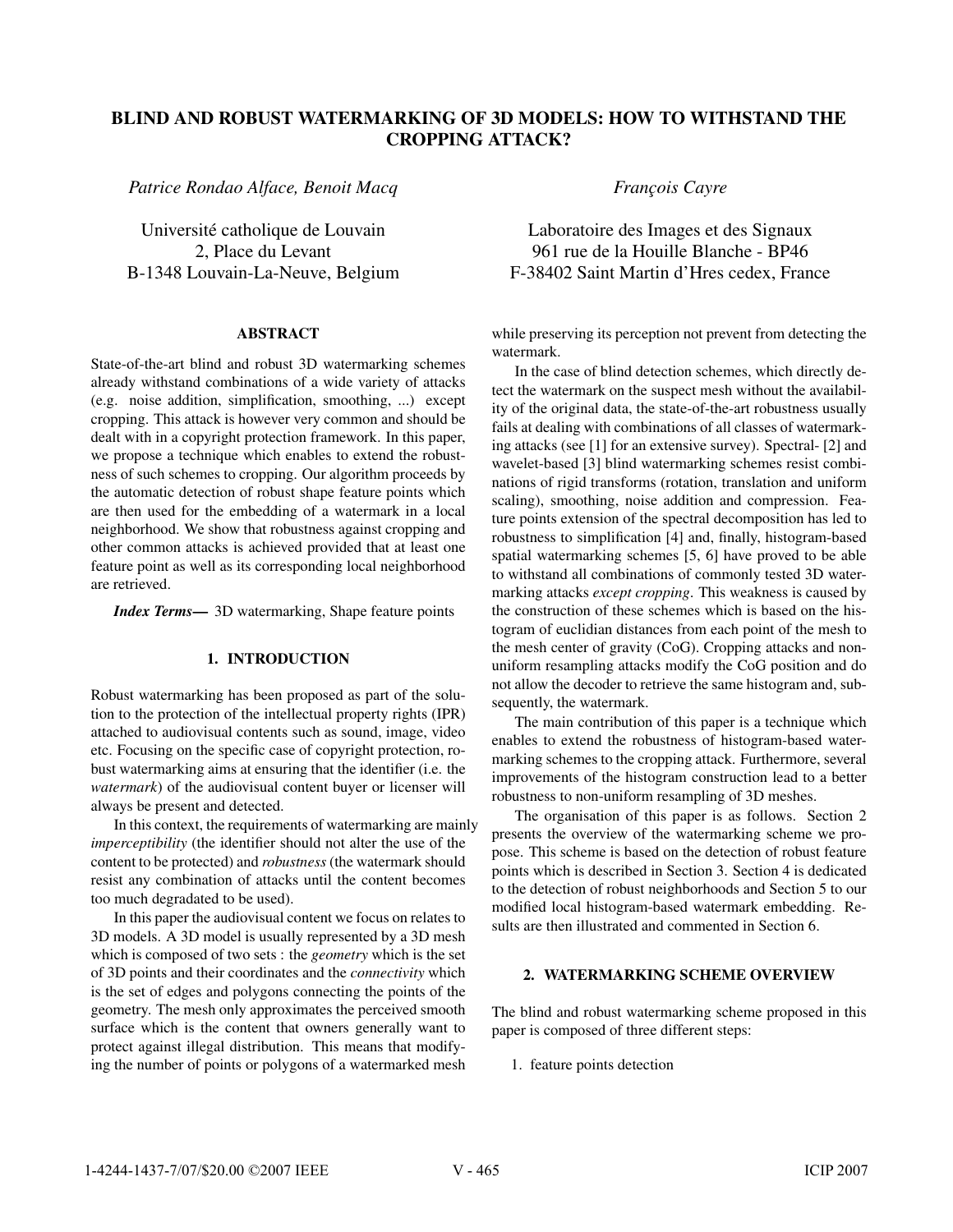- 2. local and robust neighborhood detection
- 3. histogram-based embedding of each feature point neighborhood

The main idea of our scheme is to exploit and improve the very good robustness properties of histogram-based watermarking schemes while extending them to robustness against cropping. As previously mentioned, the weakness of these schemes is related to modifications of the CoG position. We overcome this problem by restricting the histogram construction to some local parts (a.k.a. patches or charts) of the mesh which are each watermarked. These patches are given by the robust neighborhood of robust feature points and usually do not cover the entire mesh. If a cropping occurs, it will change the global mesh CoG and cut some feature points and their neighborhoods but it will not affect the CoG position and watermark of each robust neighborhood that has been preserved by the attack.

#### 3. ROBUST FEATURE POINTS

Several papers (e.g. [7]) have explored the *protrusion* function to develop perceptual segmentation algorithms. The protrusion of a point is an estimation of how much it is "geodesically" distant to the set of all other points of the shape. Large protrusion values indicate the point is an extremity of the shape (a.k.a. *prongs*), low values indicate the point belongs to the core of the shape (see Fig. 1). This protrusion function



Fig. 1. On the left, the protrusion function of the *Hammerhead* model, low protrusion values (the core) are represented in red and high values in blue. On the right, the protrusion function and prongs of the *Dinosaur* model.

is usually defined on a 3D mesh representation M of a surface S as follows:

$$
\mu(v) = \frac{1}{area(M)} \sum_{p_i \in M} g(v, p_i)^2 area(p_i), \qquad (1)
$$

with

$$
area(M) = \sum_{p_i \in M} area(p_i), \qquad (2)
$$

where  $g(v, p_i)$  is the geodesic distance between points v and  $p_i$ ;  $area(p_i)$  is the area of the neighborhood of point  $p_i$  and  $area(M)$  is the sum of the area contributions of each point of the mesh  $M$ . The weighting areas can be chosen in many different ways with similar results but most approaches are based on the area of the 1-ring neighborhood (the set of points which are connected to a given point by one edge).

The *geodesic distance* between points  $p_i$  and  $p_j$  on a surface mesh M is given by the length of the *shortest path* on M linking these points. In practice, we compute its approximation by the *fast marching algorithm* [8].

Since it is an integrative function, the protrusion is robust to noise addition, smoothing and resampling. Its local maxima are also robust to cropping if the cropping plane does not cut their 1-ring neighborhood. However, in our work, we restrict the definition of a prong as a point  $p \in M$  satisfying the following conditions:

- 1.  $p$  belongs to the convex hull of  $M$
- 2.  $\forall q \in N_k(p), \mu(p) > \mu(q)$
- 3.  $p$  is not on the border of  $M$

where  $N_k(p)$  is the set of k geodesically nearest neighbors of  $p$ . We impose the prongs to belong to the convex hull of the surface in order to avoid the detection of local maximas in the core region of the mesh. We thus select geodesic extremities of the shape which are also euclidian extremities of the shape. Moreover, we reject shape boundaries. Indeed, all the points of a border are geodesically far from the other points of the shape and should then be considered as prongs. As we want to resist cropping attacks, it is important to avoid the borders these attacks create. This definition loses some intuitive prongs that do not belong to the convex hull or the borders but enables to filter undesirable local maxima.

## 4. ROBUST LOCAL NEIGHBORHOODS

Now that the prongs have been detected, we must define their neighborhood. These neighborhoods are patches that do not have to entirely cover the shape. Since these patches are hosts of the watermarking technique we have selected, their shape must satisfy some conditions:

- 1. the patch is a geodesic circle centered on the prong,
- 2. the geodesic radius of the patch cannot be superior to  $R_g$ : the half of the geodesic distance value to the nearest prong,
- 3. the line intersecting each point of the patch to its CoG cannot intersect with other points of the patch (a.k.a. star-shape condition). The minimal geodesic distance value at which this problem occurs is denoted  $R_s$ .

Considering a prong  $v$ , let us denote  $R_{max}$  the geodesic distance to the most distant point from  $v$ . We thus compute for a given prong v, the values  $R_q$  and  $R_s$  which are set to  $R_{max}$ if they do not exist. This occurs when only one prong is detected or when the shape has always a star shape behavior (i.e.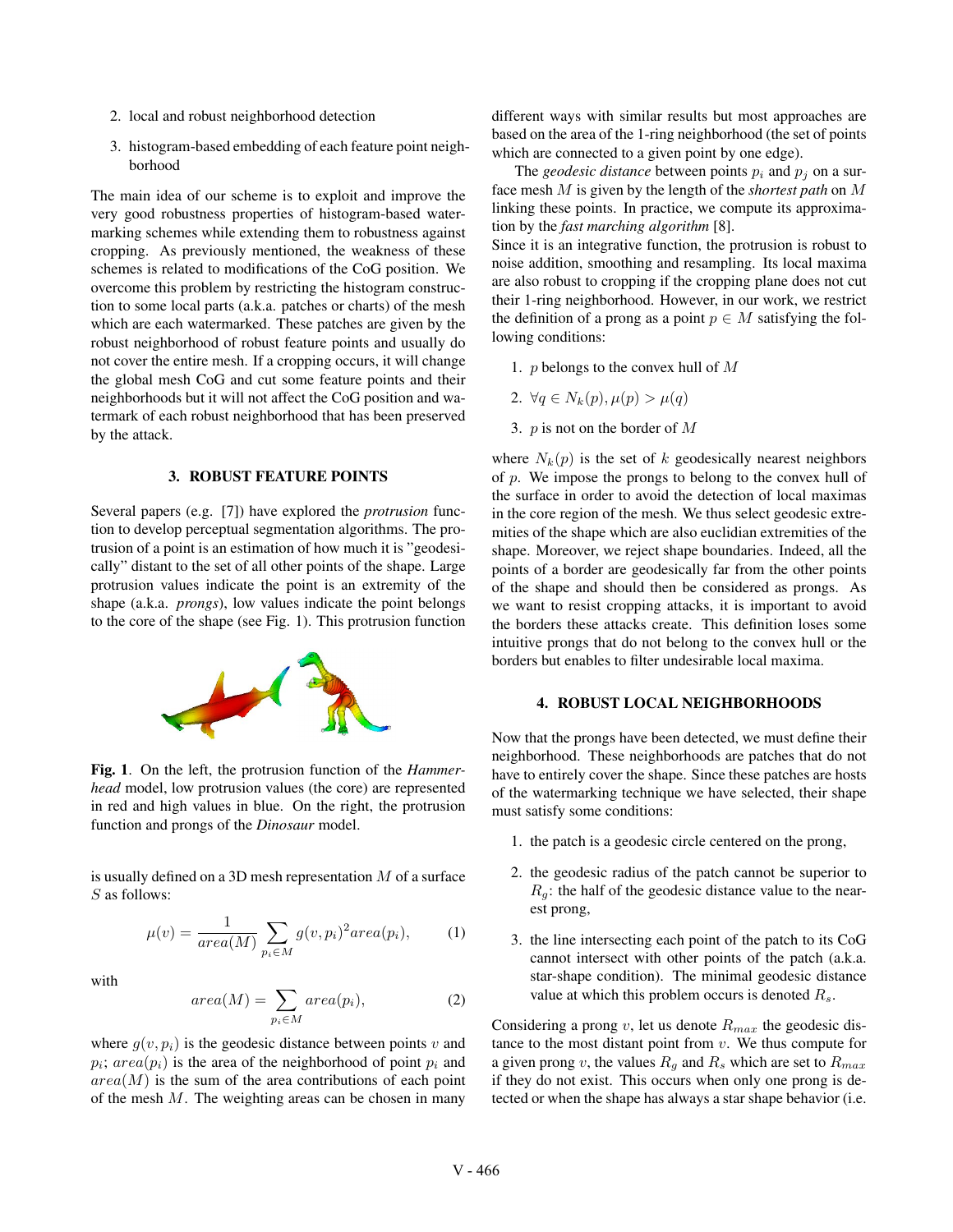

Fig. 2. On the left, example of prong neighborhoods for the *Hammerhead* model. Patch neighborhoods which are selected for watermarking have a different color corresponding to their prong. The red region is not watermarked. On the right, the detected neighborhoods on the two remaining sides of the model after a cropping attack by a vertical plane.

the shape is convex). The neighborhood is therefore defined by the surface region covered by the wavefront of radius R which is given by:

$$
R = \min(R_g, R_s) \le R_{\max}.\tag{3}
$$

In case the nearest prong has been lost after a (cropping) attack,  $R_{max}$ ,  $R_s$  and  $R_q$  can be modified and the robustness of the patch is not ensured. Therefore, a limitation of our approach is that we must recover a pair of prongs that are nearest neighbors. However in practice, if the geometry implies  $R = R<sub>s</sub>$  because of condition 3, the presence of the nearest prong would not be necessary to recover the correct patch. An example of neighborhoods is given in Fig. 2.

## 5. PATCH RADIAL WATERMARKING

This Section is dedicated to the third step of our algorithm. Our watermarking technique is inspired by works of Zafeiriou et al. [5] and Cho et al. [6] for 3D blind spatial robust watermarking. These similar schemes are both based on a representation of the geometry in spherical coordinates with respect to the shape CoG. Their robustness results are similar and very good against most watermarking attacks. The disadvantage of their techniques is that the CoG is not correctly estimated after cropping and some resampling attacks and the watermark detection fails. We use the prongs and their corresponding patches to retrieve at least a prong and its local shape. Then the CoG of this patch is correctly retrieved as well as the embedded watermark. Moreover, we propose some modifications of the scheme of Cho et al. to better withstand resampling.

#### 5.1. Robust Center of Gravity Estimation

First of all, we must define the CoG  $C_g$  of the shape M. Following [5, 6], this point is simply estimated by the mean of the geometry. For a regularly sampled mesh  $M$  (i.e. points are uniformly distributed on the shape), this estimation of  $C<sub>q</sub>$ is correct. However, if the shape is irregularly sampled, the estimation of  $C_q$  is biased, and its position is shifted towards



Fig. 3. Improvement of the shape histogram construction. (a) The *Hammerhead* model density is not uniform (red to blue for decreasing values of density), (b) Corresponding histogram computed by [6] shows an undesirable peak near radius bins of high density sampling, (c) Corresponding histogram computed by our method.

the part of the shape which has the highest density of points. We propose to use different weights to estimate the position of  $C_a$ :

$$
C_g = \frac{1}{area(M)} \sum_{p_i \in M} area(p_i)p_i,
$$
 (4)

where  $area(p_i)$  is the third of the area of the 1-ring neighborhood of  $p_i$  and  $area(M)$  is given by the sum of the  $area(p_i)$ . The estimation of  $C<sub>g</sub>$  is now robust against resampling attacks.

#### 5.2. Shape Histogram

The *radius shape histogram* (a.k.a. shape histogram) of a star shape is the histogram of the distance between each point of the shape and its CoG. The distance between a point  $p$  and the CoG  $C_a$  is noted  $\rho(p)$  and is simply given by their euclidian distance. The histogram can be represented by regrouping  $\rho$ values in bins and is characterized by a minimal radius  $\rho_{min}$ and a maximal radius  $\rho_{max}$  as illustrated on Fig. 3.

In order to build the histogram, several choices are possible. Cho et al. propose to simply count the number of points in a given bin. This however implies a certain sensitivity to resampling. Here, we propose to add for each point the ratio between its 1-ring area and the cumulated area of the shape. Taking the areas into account allows invariance of the histogram with respect to local point sampling density variations and therefore to resampling attacks (see Fig. 3).

#### 5.3. Watermark Embedding

The watermarking embedding consists in modifying the distribution of points in each of the  $N + 2$  bins of the shape histogram. For that purpose, each histogram is subdivided in two sub-intervals that carry a 0 or a 1 information bit. The mean of the distribution of points in this interval is displaced or not towards the other sub-interval accordingly to the watermark bit to embed. This displacement is simply performed by moving points along the line which link them to the CoG so that their new distance corresponds to the correct sub-interval.